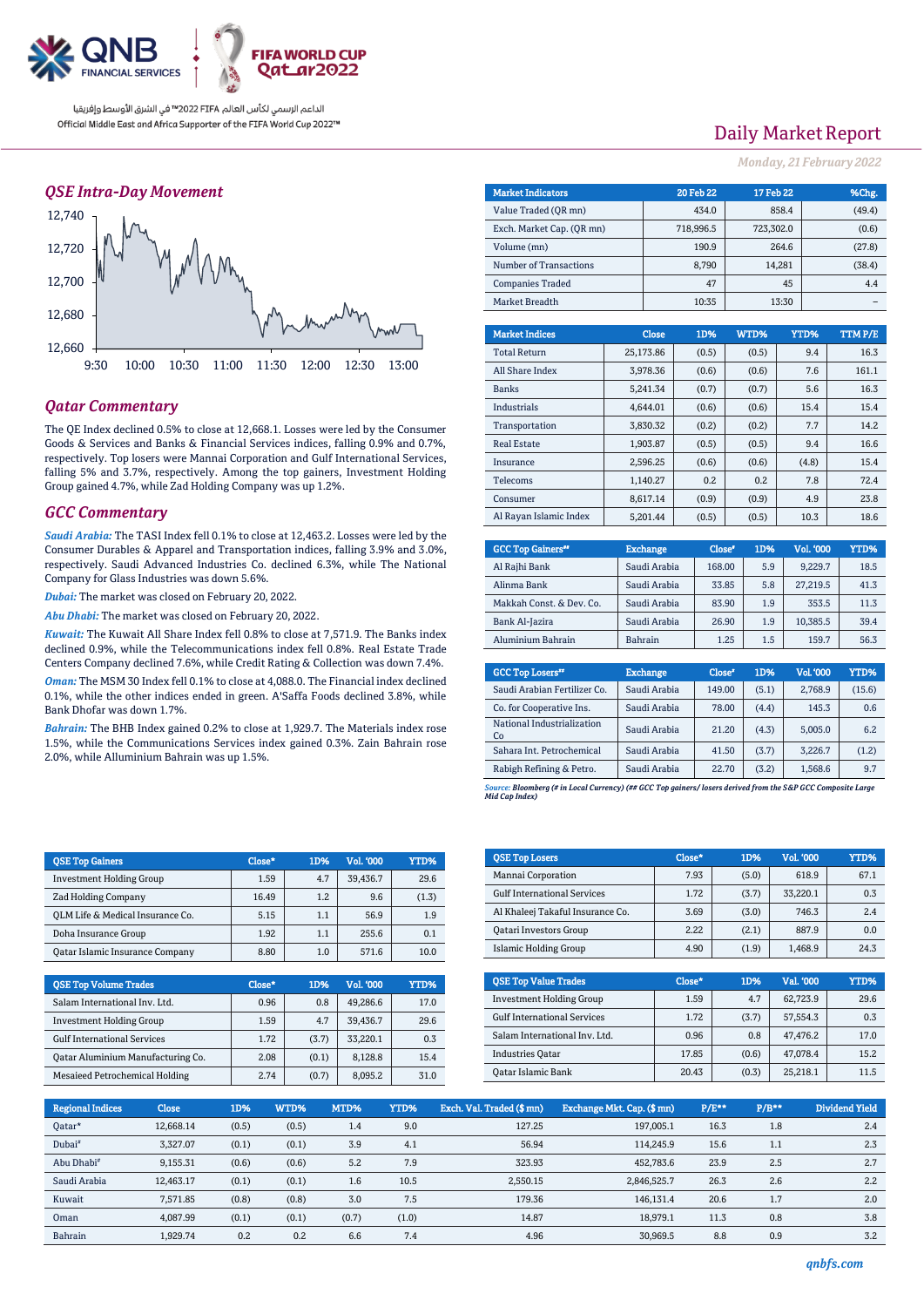

# Daily Market Report

### *Monday, 21February 2022*

Source: Bloomberg, Qatar Stock Exchange, Tadawul, Muscat Securities Market and Dubai Financial Market (\*\* TTM; \* Value traded (\$ mn) do not include special trades, if any; "Data as of February 18

#### *Qatar Market Commentary*

- The QE Index declined 0.5% to close at 12,668.1. The Consumer Goods & Services and Banks & Financial Services indices led the losses. The index fell on the back of selling pressure from GCC and non-Qatari shareholders despite buying support from Qatari shareholders.
- Mannai Corporation and Gulf International Services were the top losers, falling 5% and 3.7%, respectively. Among the top gainers, Investment Holding Group gained 4.7%, while Zad Holding Company was up 1.2%.
- Volume of shares traded on Monday fell by 27.8% to 190.9mn from 264.6mn on Sunday. However, as compared to the 30-day moving average of 188mn, volume for the day was 1.6% higher. Salam International Inv. Ltd. and Investment Holding Group were the most active stocks, contributing 25.8% and 20.7% to the total volume, respectively.

| aaea (5 mm) ao nol mchaile special trades, y any, "Duta as of February 16, 2022) |               |         |                  |  |  |  |  |  |  |
|----------------------------------------------------------------------------------|---------------|---------|------------------|--|--|--|--|--|--|
| <b>Overall Activity</b>                                                          | <b>Buy %*</b> | Sell %* | Net (QR)         |  |  |  |  |  |  |
| Qatari Individuals                                                               | 50.70%        | 50.37%  | 1,428,162.2      |  |  |  |  |  |  |
| <b>Oatari Institutions</b>                                                       | 26.62%        | 21.01%  | 24,339,079.0     |  |  |  |  |  |  |
| Qatari                                                                           | 77.32%        | 71.39%  | 25,767,241.2     |  |  |  |  |  |  |
| <b>GCC</b> Individuals                                                           | 0.76%         | 0.69%   | 270,095.5        |  |  |  |  |  |  |
| <b>GCC</b> Institutions                                                          | 1.01%         | 4.75%   | (16, 250, 747.1) |  |  |  |  |  |  |
| GCC                                                                              | 1.76%         | 5.44%   | (15,980,651.6)   |  |  |  |  |  |  |
| Arab Individuals                                                                 | 11.90%        | 11.50%  | 1,738,258.8      |  |  |  |  |  |  |
| Arab Institutions                                                                | 0.00%         | 0.00%   |                  |  |  |  |  |  |  |
| Arab                                                                             | 11.90%        | 11.50%  | 1,738,258.8      |  |  |  |  |  |  |
| <b>Foreigners Individuals</b>                                                    | 2.95%         | 6.06%   | (13, 486, 294.1) |  |  |  |  |  |  |
| <b>Foreigners Institutions</b>                                                   | 6.06%         | 5.61%   | 1,961,445.7      |  |  |  |  |  |  |
| <b>Foreigners</b>                                                                | 9.02%         | 11.67%  | (11.524.848.4)   |  |  |  |  |  |  |

*Source: Qatar Stock Exchange (\*as a % of traded value)*

## *Earnings Releases and Earnings Calendar*

### Earnings Releases

| Company                             | <b>Market</b> | <b>Currency</b> | Revenue (mn)<br>402021 | % Change<br>YoY | <b>Operating Profit</b><br>$(mn)$ 402021 | % Change<br>YoY | Net Profit<br>$(mn)$ 402021 | % Change YoY |
|-------------------------------------|---------------|-----------------|------------------------|-----------------|------------------------------------------|-----------------|-----------------------------|--------------|
| Arrivadh Development Co.*           | Saudi Arabia  | <b>SR</b>       | 250.9                  | 5.6%            | 98.5                                     | $-32.8%$        | 318.3                       | 39.7%        |
| Bahrain & Kuwait Insurance Company* | Bahrain       | <b>BHD</b>      | 36.7                   | 6.5%            | 4.5                                      | 28.3%           | 4.2                         | 9.0%         |

*Source: Company data, DFM, ADX, MSM, TASI, BHB. (\*Financial for FY2021)*

### Earnings Calendar

| <b>Tickers</b> | <b>Company Name</b>                          | Date of reporting 4Q2021 results | No. of days remaining | <b>Status</b> |
|----------------|----------------------------------------------|----------------------------------|-----------------------|---------------|
| <b>MCGS</b>    | <b>Medicare Group</b>                        | 21-Feb-22                        |                       | Due           |
| MPHC           | Mesaieed Petrochemical Holding Company       | 21-Feb-22                        |                       | Due           |
| <b>MERS</b>    | Al Meera Consumer Goods Company              | 22-Feb-22                        |                       | Due           |
| <b>WDAM</b>    | <b>Widam Food Company</b>                    | 23-Feb-22                        |                       | Due           |
| <b>DBIS</b>    | Dlala Brokerage & Investment Holding Company | 23-Feb-22                        |                       | Due           |
| QATI           | <b>Qatar Insurance Company</b>               | 27-Feb-22                        | h                     | Due           |
| AKHI           | Al Khaleej Takaful Insurance Company         | 28-Feb-22                        |                       | Due           |
| QOIS           | <b>Qatar Oman Investment Company</b>         | 3-Mar-22                         | 10                    | Due           |
| <b>BLDN</b>    | Baladna                                      | 7-Mar-22                         | 14                    | Due           |
| <b>OFBO</b>    | <b>Oatar First Bank</b>                      | 23-Mar-22                        | 30                    | Due           |

*Source: QSE*

#### *Qatar*

- SIIS' bottom line rises 316.3% QoQ in 4Q2021 Salam International Investment Limited (SIIS) reported net profit of QR21.5mn in 4Q2021 as compared to net loss of QR62.8mn in 4Q2020 and net profit of QR5.2mn in 3Q2021. The earnings per share amounted to QR0.045 in FY2021 as compared to loss per share of QR0.128 in FY2020. The company's boards of directors decided not distribute any profit for the fiscal year 2021. (QSE)
- DOHI's bottom line rises 21.3% YoY and 28.7% QoQ in 4Q2021 Doha Insurance Group's (DOHI) net profit rose 21.3% YoY (+28.7% QoQ) to QR18.5mn in 4Q2021. EPS amounted to QR0.15 in FY2021 as compared to QR0.12 in FY2020, with addition to the proposed cash dividends QR0.12.  $(OSE)$
- Amir to meet President of Iran today Amir HH Sheikh Tamim bin Hamad Al Thani will meet today with President of the Islamic Republic of Iran HE Ebrahim Raisi, who will arrive in the country on a state visit. HH the Amir and H E the Iranian President will discuss at the Amiri Diwan the relations between the two countries and the prospects for their development, in addition to a number of issues of common concerns. (Peninsula Qatar)
- Gulf International Services holds its AGM & EGM on March 13 Gulf International Services announced that the General Assembly Meeting AGM and EGM will be held on 13/03/2022 at 03:30 PM , electronically

using Zoom application platform and In case of not completing the legal quorum, the second meeting will be held on 20/03/2021, electronically using Zoom application platform at 03:30 PM. (QSE)

- Semi-annual review of FTSE Russell Indices March 2022 FTSE Russell has published the results of its March 2022 Semi-Annual review, as follows: addition to the FTSE Indices: None; deletion from the FTSE Indices: Doha Insurance Group deleted from Micro Cap. The changes will be effective on close of business 17 March 2022. (QSE)
- National Leasing Holding AGM Endorses items on its agenda National Leasing Holding announced the results of the AGM. The meeting was held on 20/02/2022 and resolutions were approved. (QSE)
- National Leasing Holding EGM endorses items on its agenda National Leasing Holding announced the results of the EGM. The meeting was held on 20/02/2022 and the following resolution were approved· i) amend the article of association as follows: a) Amendment to Articles 26, 39, 41 and 42. B) Adding Articles 14, 40, 43 and 44. (QSE)
- Inma Holding nominee request withdrawal Inma Holding announced that Mr. Mohamed Abdel Moneim submitted a request to withdraw his nomination for the membership of the Board of Directors for the next three years that he had previously submitted, knowing that the selection of the members of the Board of Directors will take place at the next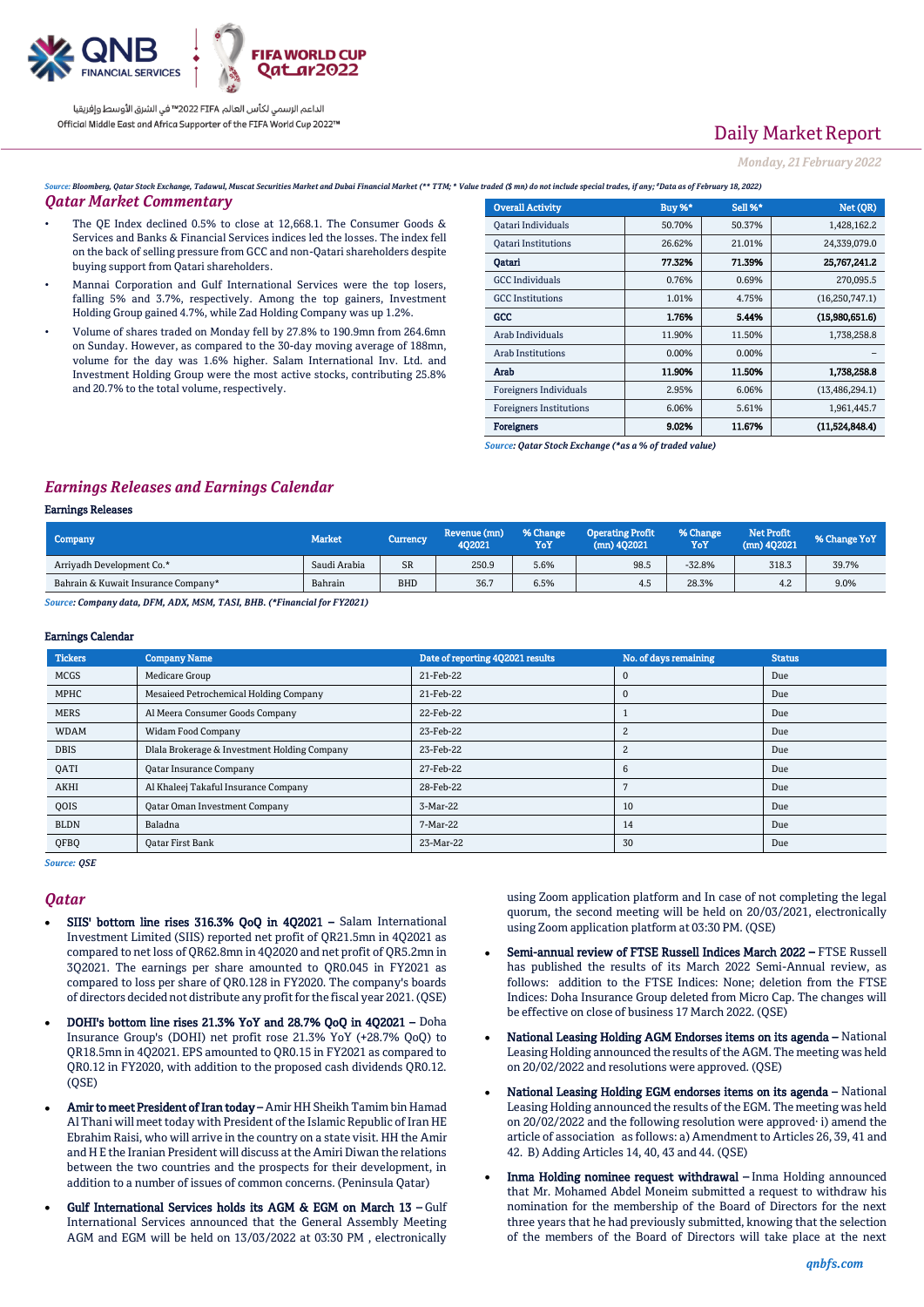

Ordinary General Assembly meeting on 1/3/2022 or on the second (reserve) on 7/ 3/2022. Thus, the number of candidates for membership of the Board of Directors is six candidates for six seats. (QSE)

- QLM Life and Medical Insurance Company clarification on the participation at the Annual Ordinary and Extraordinary General Assembly Meeting – QLM Life and Medical Insurance Company scheduled at 4:30PM on Monday 14/3/2022 using virtual communication (via Zoom application). For the convenience of our valued shareholders who would like to participate in the meeting, participation will be registered according to the following process: The shareholders will be received at the company's premises in the West Bay at 2:30PM on the day of the meeting to register their participation (in person and by proxy) and obtain the link to participate in the virtual meeting. Before the day of the meeting, the shareholder can send a copy of the ID card, the National Investor Number (NIN) registered at the Qatar Stock Exchange, mobile phone number, copies of the powers of attorney issued to him/her by other shareholders, a copy of the authorization for company representatives along with a copy of the commercial registration and ID card of the delegate, to the following email card of the delegate, to the following email address. [agm@qlm.com.qa.](mailto:agm@qlm.com.qa) Shareholders will be contacted and informed of the participation link for registration at the specified time (2:30pm in the afternoon of the meeting day) and then obtain the link for remote participation in the meeting which begins at 04:30PM. (QSE)
- CMA CGM looks to serve Qatar's booming maritime sector CMA CGM Group, a global leader in shipping and logistics, is well positioned to serve Qatar, whose maritime sector has been growing on a strong footing in view of the country's strong macro economy and the trade linkages with the rest of the world, according to its top official. This remark came after the group's 15,000-TEU (twenty foot equivalent unit) containership CMA CGM Apollon recently called on Hamad Port, operated by QTerminals and located south of Doha in Umm Al-Houl area, becoming the largest vessel to call Hamad Port since the beginning of the year. CMA CGM APOLLON is 366m long, 51m wide. The vessel joined the group's fleet earlier in January and is currently on its maiden voyage. After Hamad Port, it will proceed to Dammam and Sohar before heading back to China. (Gulf-Times.com)
- Qatar seen to play 'pivotal role' in GCC, Middle East manufacturing, logistics sectors – Qatar is expected to emerge as a major player for key industrial sectors in the Gulf Co-operation Council (GCC) and the Middle East this year, according to a Qatari entrepreneur. Speaking to Gulf Times on Sunday, Farhan al-Sayed, who is also the president of the Qatar-Indonesia Business Council (QIBC), said not only is the State of Qatar considered "one of the most attractive nations globally," but many countries had been gravitating towards Qatar as an investment destination. Since it was announced that Qatar will host the 2022 FIFA World Cup, al-Sayed said many countries and international companies have benefited from the multi-billion projects related to the staging of the games – a first in the Middle East. "Qatar's ability to attract many international partners will play a pivotal role in the GCC region and the Middle East as a business hub in redistribution, manufacturing, logistics, and other key sectors. "Aside from the state-of-the-art Hamad Port, Qatar also has the world-class Hamad International Airport, which provides connectivity to different cargo and passenger destinations worldwide." Al-Sayed lauded the government for passing new laws and other legal reforms, as well as streamlining policies to make doing business in the country easy and attract foreign direct investments (FDI). (Gulf-Times.com)
- PSA: Qatar industrial production up 3.7% YoY in December Higher extraction of natural resources as well as enhanced production of food and rubber products led Qatar's industrials production index (IPI) to jump 3.7% year-on-year in December 2021, according to the official data. The country's IPI saw a 12.5% month-on-month surge in the review period, according to figures released by the Planning and Statistics Authority (PSA). The PSA introduced IPI, a short-term quantitative index that measures the changes in the volume of production of a selected basket of industrial products over a given period with respect to a base period 2013. The mining and quarrying index, which has a relative weight of 83.6%, saw a 4.7% increase on a yearly basis owing to a 4.7% expansion in the

## Daily Market Report

*Monday, 21February 2022*

extraction of crude petroleum and natural gas, while there was a 0.5% decline in other mining and quarrying sectors. On a monthly basis, the index showed a 15.5% zoom owing to a 15.5% increase in the extraction of crude petroleum and natural gas; even as there was a 5.7% contraction in other mining and quarrying sectors. (Gulf-Times.com)

- Emirates NBD: Qatar's nominal GDP forecast at \$203.9bn in 2023 Qatar's nominal GDP has been forecast at \$203.9bn in 2023, according to Emirates NBD, which said both higher oil price assumption and increased production (by those who have the capacity) are positive for GCC sovereigns. This year, the regional banking group has forecast Qatar's nominal GDP at \$208bn. Real GDP growth has been forecast at 5.1% this year and 2.8% in 2023. Qatar's current account as a percentage of the GDP has been forecast at 4.8 this year and 3.8 in 2023. Budget balance as a percentage of the GDP has been forecast at 2.3 this year and 1.7 in 2023. In light of developments in the oil market since the start of this year, Emirates NBD has revised both its oil price assumptions and GCC production forecasts higher for 2022. "We had assumed that Opec+ would restrain production below their target levels to avoid over-supplying markets. However, given the tightness in oil markets in Q1 and the inability of some Opec+ members to deliver their monthly production increases, we now expect GCC oil producers – who have the capacity to do so – to increase production to their baseline levels by the end of next year," Emirates NBD said. Both the higher oil price assumption and increased production are positive for GCC sovereigns, Emirates NBD said and noted "improving budget balances and resulting in higher headline GDP growth estimates" for this year. However, Emirates NBD retains its view that governments in the region are unlikely to boost general spending as a result of the expected oil windfall, and will remain committed to diversifying both their budgets and their real economies away from oil over the coming years. (Gulf-Times.com)
- Ooredoo CCO tours mass-market retail network in relationship-building exercise – Ooredoo chief commercial officer Sheikh Nasser bin Hamad bin Nasser al-Thani has conducted a tour of the telco's mass-market retailers in a relationship-building exercise. Sheikh Nasser recently visited Al Watan Centre, a popular market for mobile phones, to gain insight into business performance, trends, and markets, as well as to strengthen relationships between the company and its retailers and better understand Ooredoo's brand positioning within the market. He also visited a number of Ooredoo's premium dealer outlets, where Ooredoo products and services are sold exclusively. At all locations, Sheikh Nasser reiterated Ooredoo's commitment to supporting its retailers with state-ofthe-art technology, innovation, and solutions to enable them to take the best care of its customers. (Gulf-Times.com)
- Expert: Qatar has become a promising launchpad for startups Qatar is an incredible testing ground and launchpad for startups. The strong backbone of entrepreneurship ecosystem in the country acts as a catalyst for incoming startups and small and medium enterprises (SMEs), discussed experts addressing a virtual event. The US Chamber of Commerce in association with Qatar Financial Centre (QFC) organised a webinar entitled 'Emerging Opportunities in Qatar's Digital Economy Sector' in which experts highlighted the country's world-class business infrastructure. The opening remarks were delivered by Khush Choksy, Senior Vice President for Middle East, US Chamber of Commerce. Sheikha Alanoud bint Hamad Al Thani, Deputy CEO & Chief Business Officer, QFC said, "US has been our largest source of imports and Qatar deeply appreciates the tremendous contributions American business community has made to help in trans-forming the country into what it has become today and will continue to become in the future. As strong as this relationship has been with Qatar, we see even greater potential ahead of us as the economy of Qatar is transforming." "Through the services we provide we put our member countries in optimal position to capture not only the remarkable opportunities within Qatar but in the broader region as well. We give our members a world class legal, regulatory, tax and business environment. Companies are increasing lever-aging QFC as safe and friendly hub from which to access nearby markets representing more than 2 billion consumers," she added. (Peninsula Qatar)
- Final preparatory meeting for 6th GECF Summit held A High-Level Ad-Hoc Working Group (HLAHWG) constituted for the organization and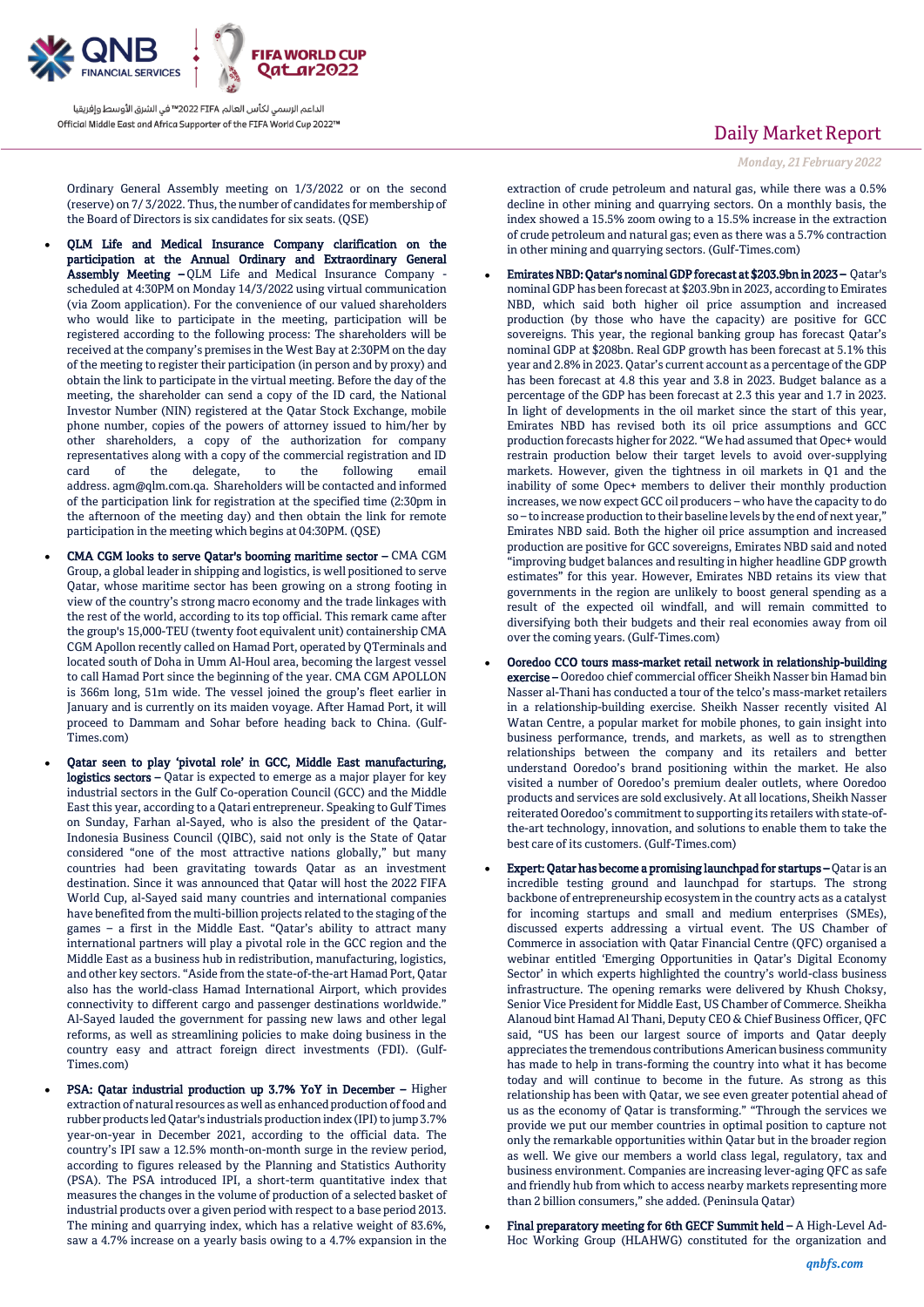

delivery of the 6th GECF Summit of Heads of State and Government met yesterday to finalize the arrangements of the marque event. The 5th HLAHWG Meeting, held in-person at the Summit's venue of Sheraton Doha, reviewed several items, including the draft agendas of the GECF Extraordinary Ministerial Meeting (21 February) and the 6th GECF Summit (22 February). Furthermore, the participants discussed the draft Summit declaration and the press release of the 6th GECF Summit. The HLAHWG for the 6th GECF Summit was led by its Chairman, Sheikh Mishal bin Jabor Al Thani, representing the host country of the State of Qatar. The GECF Secretary General Eng. Mohamed Hamel was present. The Summit is the Forum's flagship event. It takes place on the level of Heads of State and Government every two years. (Peninsula Qatar)

- Qatar's IMUVI rise 1.05% in Q4 2021 Qatar's Import Unit Value Index (IMUVI) for the fourth quarter of 2021 (based on 2013) has reached 102.81 points, showing an increase of 1.05 percent when compared to the third quarter of 2021, data released by the Planning and Statistics Authority (PSA) show. Compared to its counterpart in 2020 (Q4 2020), [Y-o-Y basis], a decrease of 0.03 percent has been recorded in the general index (IMUVI) of this quarter. IMUVI contains of 10 main groups classified based on Standard International Trade Classification. An analysis [on Q-o-Q basis] of IMUVI for Q4 2021 compared with IMUVI, Q3 2021, showed that there were five main groups, where respective indices in this month have increased, namely: "Mineral fuels, lubricants and related materials" by 4.02 percent, followed by "Machinery and transport equipment" by 2.18 percent, "Beverages and Tobacco" by 1.93 percent, "Miscellaneous manufactured articles" by 1.31 percent, and "Manufactured goods classified chiefly by material" by 0.35 percent. A decrease has been recorded in: "Crude materials, inedible, except fuels" by 2.51 percent, "Food and live animals" by 0.81 percent, and "Chemicals and related products" by 0.52 percent. No change was noticed in "Animal and vegetable oils, fats and waxes", and "Commodities and transactions not classified elsewhere in SITC". (Peninsula Qatar)
- Ministry of Municipality records over 1.1 million online transactions in 2021 – The Ministry of Municipality recorded over 1.1 million online transactions in 2021 through its electronic platforms, including website, Oun app, unified call centre and customer services centres. The Ministry is offering hundreds of services and most of them are available online to citizens and expatriates, individuals and companies to save their time and effort. The most recently added online service is 'camel ownership transfer'. Other new online services are waste disposal, reclaiming abandoned vehicles, Tawasol, agricultural research, farm reclamation permit, fish farming registration permit, portacabin and natural reserve and falcon registration. (Peninsula Qatar)
- Ooredoo, Dell extend tie-up to drive digital innovation Dell Technologies yesterday announced that it has expanded its collaboration with Ooredoo to support the development of the telco's next-generation digital infrastructure. By having a strong ICT backbone in place, Ooredoo aims to simplify operations, accelerate innovation and introduce new services to the market. As Qatar's leading communications service provider (CSP), Ooredoo is responsible for the delivery of mobile, fixed and content services in the country, while executing the country's wider digital transformation vision. In addition, Ooredoo is the first operator globally to launch commercial 5G services in Qatar. Aligned to these efforts, Dell Technologies' end-to-end infrastructure upgrade modernises the telco's data center, offering better performance, improved efficiency and scalability. (Peninsula Qatar)

## *International*

 Boris Johnson set to scrap Britain's COVID restrictions – British Prime Minister Boris Johnson will on Monday set out plans to scrap coronavirus restrictions as part of a "living with COVID" strategy that aims to achieve a faster exit from the pandemic than other major economies. As Hong Kong builds isolation units and Europe retains social distancing and vaccine rules, Johnson will announce the repeal of any pandemic requirements that impinge on personal freedoms, a day after Queen Elizabeth tested positive for the virus. Under the plans, which have been in the works for weeks, Britain will become the first major European country to allow people who know they are infected with COVID-19 to

## Daily Market Report

### *Monday, 21February 2022*

freely use shops, public transport and go to work. Johnson said on Sunday he did not want people to "throw caution to the wind" and there was no case for complacency, but the vaccine rollout meant the government wanted to move from state mandation to encouraging personal responsibility. Among adults, 81% have been boosted in England. "Today will mark a moment of pride after one of the most difficult periods in our country's history as we begin to learn to live with COVID," he said in a statement ahead of Monday's announcement to parliament. Britain's toll of more than 160,000 fatalities within 28 days of infection is the secondhighest in Europe after Russia's, and it reported an average of around 43,000 cases and 144 deaths a day in the last week. (Reuters)

- China's new home prices perk up as demand in big cities rises China's new home prices rose for the first time since September on a monthly basis, official data for January showed on Monday, as efforts to soften the blow from tough regulatory curbs on the sector supported buyer sentiment, particularly in big cities. Average new home prices in China's 70 major cities rose 0.1% from a month earlier in January, compared with a 0.2% drop in December, according to Reuters calculations from data released by the National Bureau of Statistics (NBS). China's property market, accounting for a quarter of gross domestic product by some metrics, has slowed due to Beijing's push to cut leverage in the sector amid defaults at heavily-indebted players such as China Evergrande Group (3333.HK). To ease the pain for developers, authorities have taken a slew of measures since late 2021, including giving real estate firms easier access to funds from escrowed accounts. The number of cities reporting price gains rose to 28 from 15 in December, driven mainly by the larger tier-one and tier-two cities. "In January, prices of new housing in first-tier cities changed from a month-on-month decrease of 0.1% (in December) to an increase of 0.6%, of which Beijing, Shanghai, Guangzhou and Shenzhen increased by 1.0%, 0.6%, 0.5% and 0.5%, respectively," the NBS said in a separate statement. (Reuters)
- Flash PMI: Japan's Feb factory activity growth falls to 5-month low Japan's manufacturing activity expanded at the slowest pace in five months in February as output contracted, underscoring the prolonged impact that global supply chain disruptions are having on the world's third-largest economy. Activity in the services sector shrank at the fastest rate since May 2020 as demand weakened after the country saw coronavirus infections spike to a record due to the Omicron variant. The au Jibun Bank Flash Japan Manufacturing Purchasing Managers' Index (PMI) fell to a seasonally adjusted 52.9 from a final 55.4 in the previous month. A reading below 50 indicates contraction from the previous month, above 50 expansion. "Manufacturers signalled a reduction in output for the first time in five months, though the rate of contraction was considerably softer than that seen in the dominant services sector," said Usamah Bhatti, economist at IHS Markit, which compiles the survey. The survey showed a marked lengthening of delivery times exacerbated material shortages, causing input prices to rise at the fastest rate since August 2008. "Firms continued to report that rising input prices and material shortages, notably in fuel and metals continued to dampen private sector activity," Bhatti said. Manufacturers saw stockpiles of raw materials and other inputs rise at the sharpest pace since the start of the survey in October 2001. (Reuters)

## *Regional*

- Oil and gas are part of ongoing energy transition, says Aramco chairman – With the Arab states pushing ahead with their economic diversification plans, experts observing the geopolitical developments remain optimistic about the future of the Gulf region but warn that strong global and policy headwinds persist. Experts assembled at a recently concluded conference at the Arab Gulf States Institute in Washington, also known as AGSIW, acknowledged various efforts undertaken by the GCC countries toward innovation but underlined the need to do more. "The GCC governments can't rest on their laurels. They are going to have to work hard to keep attracting top firms and highly skilled business people, especially those in the tech sector," said Robert Mogielnicki, a senior resident scholar at AGSIW, in an interview with Arab News. (Bloomberg)
- Saudi crude production exceeds 10mn bpd in Dec; exports dip Saudi Arabia's crude oil production increased by 110,000 barrels per day month-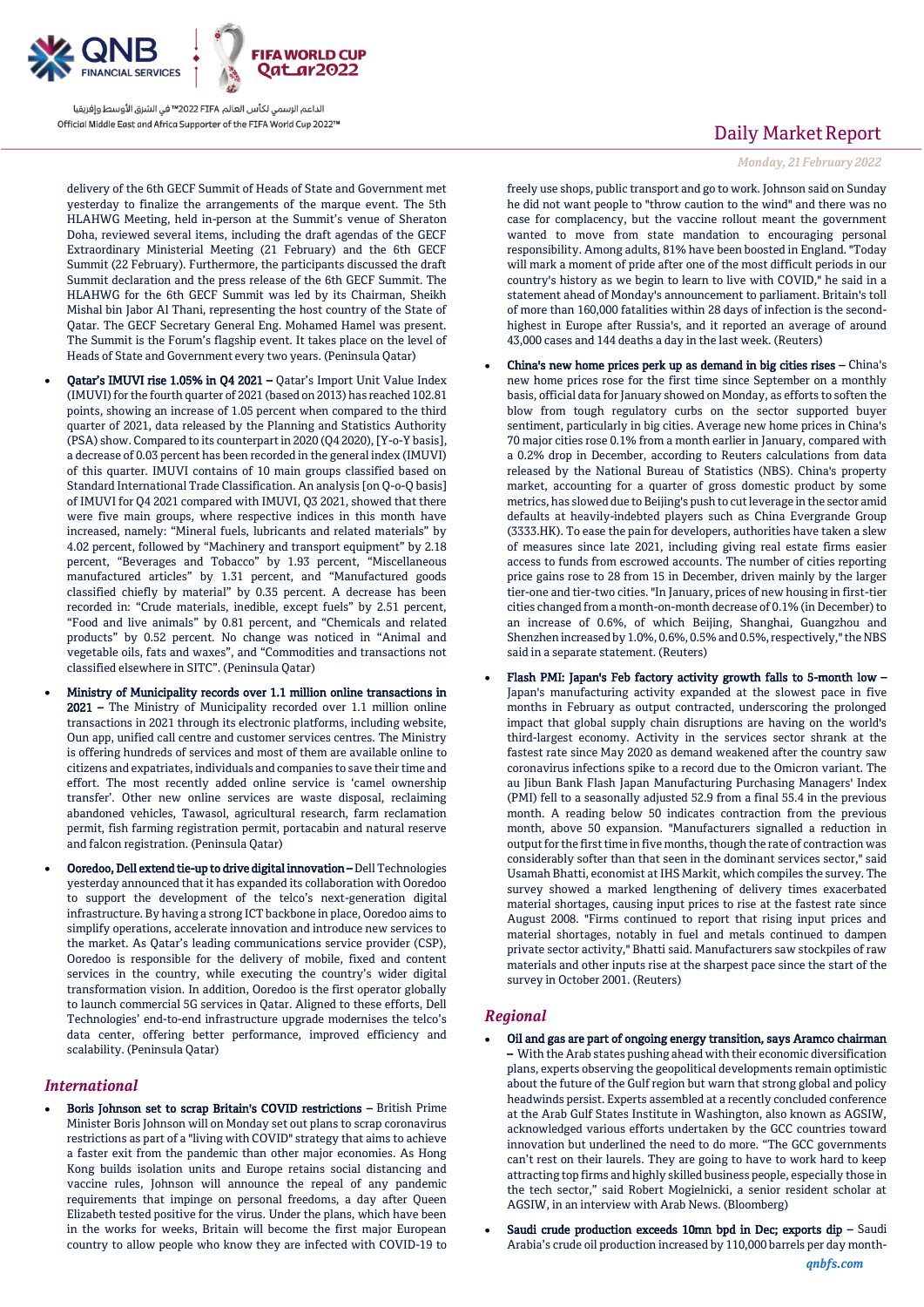

on-month in December to 10.02mn bpd, official data showed on Sunday. Exports fell slightly to 6.937mn bpd from 6.949mn bpd in November, according to monthly figures provided by Saudi Arabia and other oilexporting countries to the Joint Organizations Data Initiative (JODI). Saudi crude output in December was 1.04mn bpd above year-ago levels and 428,000 above December 2019 levels, according to the JODI website. Along with other members of the Organization of the Petroleum Exporting Countries, Saudi Arabia is trying to ramp up output every month as global oil demand rises on the back of a recovery from the COVID-19 pandemic. Total Saudi oil exports, including crude oil and oil products, rose by 105,000 bpd month-on-month to 8.61mn bpd in December, according to JODI. Exports of oil products rose to a three-year high of 1.67mn bpd in December from 1.55mn bpd in November, it said. Internal oil product demand fell to 2.05mn bpd from 2.13mn bpd, it said. (Reuters)

- Saudi energy minister says focusing only on renewables a mistake The Saudi energy minister said on Sunday that focusing only on renewable power sources was a mistake and that the world may not be able to produce all the energy needed for economic recovery from the coronavirus pandemic. "The pandemic and the recovery underway have taught us the value of caution," said Prince Abdulaziz bin Salman during an energy event in Riyadh. He added that a lack of investments had caused energy prices to rise, but that Saudi Arabia was continuing to invest in production capacity. (Reuters)
- "Winvestor Investment" Saudi-Egyptian partnership to launch real estate projects in the Egyptian market – Winvestor Real Estate Investment and Development Company, an affiliated company of Saudi Al-Munawir LTD. Comp., in partnership with IMS for Development and Projects Management, is preparing to launch its experience in the Egyptian real estate market as part of its expansion plan in North African countries. (Zawya)
- US-UAE push for another \$4bn in farming climate change investment The US and the UAE are seeking an additional \$4bn of global investment in an initiative launched last year to make agriculture resilient to climate change and reduce its emissions, a US official said on Sunday. The two countries launched the Agriculture Innovation Mission for Climate (AIM for Climate) at COP26 climate talks in November, aiming for \$4bn investment from governments and non-government innovation partners between 2021-2025. AIM now wants \$8bn in climate-smart investment commitments by the November COP27 climate talks in Egypt, US Secretary of Agriculture Thomas Vilsack told Reuters ahead of AIM's first ministerial meeting in Dubai on Monday. "We believe we actually need to set a higher goal. President Biden believes we should get \$8 billion by COP27," Vilsack said. The initiative is supported by 140 partners who have agreed to increase public and private investment in climate-smart agriculture research and practices. The initial \$4bn target comprised \$1bn each from the US and UAE governments, \$1.8bn from other governments and \$200mn from non-government partners. The US Department of Agriculture recently said it would invest \$1bn in pilot projects for climatesmart commodities, promoting farming, ranching and forestry practices that cut emissions. (Reuters)
- India aiming for FTA with Gulf Council by year-end The signing of the India-UAE Comprehensive Economic Partnership Agreement on Friday could pave the way for an agreement with the Gulf Cooperation Council (GCC) within this year itself, said Union Commerce and Industry Minister Piyush Goyal. He said the Secretary-General of the GCC has expressed the desire to fast track the negotiations and added, "We are also confident in our negotiating ability, we have conducted negotiations in a rapid manner with the UAE and we believe that a similar agreement on trade would be concluded with the GCC this year itself." Addressing a press conference in Mumbai, Goyal said labor intensive industries like textiles, gems and jewellery, leather goods and footwear and food processing industry would be prominent among those to benefit the most from the India-UAE CEPA. (Bloomberg)
- Bahrain lays foundation stone laid for US Trade Zone The foundation stone was laid for the US Trade Zone (USTZ) at the Salman Industrial City. The ceremony was attended by the Minister of Industry, Commerce and Tourism Zayed bin Rashid Al Zayani, US Ambassador to the Kingdom of Bahrain Steven C. Bondy, members of the Bahrain Logistics Council and

# Daily Market Report

### *Monday, 21February 2022*

senior officials. The USTZ project follows the visit of His Royal Highness Prince Salman bin Hamad Al Khalifa, the Crown Prince and Prime Minister to the USA in November 2019. A memorandum of understanding was signing in 2021, establishing the trade zone which will contribute to boosting economic, commercial and industrial cooperation and support bilateral trade exchanges. The American Trade Zone is part of the investment and strategic projects package announced in the Industry Sector Strategy (2022-2026), which comes within the economic recovery plan, with an area of approximately 110,000 square meters, which amounts to 1.11 million square meters with future expansion. Bahrain and the USA will start promoting the zone as a regional center for trade, manufacturing, logistics and distribution among American companies in the Kingdom and GCC markets beyond. (Bloomberg)

- Bahrain's GFH launches GCC \$100mn Sukuk fund Bahrain's GFH Financial Group (GFH) has launched and seeded a \$100mn Sukuk fund which holds a diversified portfolio of Sukuk following an agreement with Credit Suisse to provide financing and fund administration services. The fund holds a portfolio of sovereign, quasi sovereign and corporate sukuk and sukuk-related securities from various countries and issuers, primarily in the GCC and will be managed in accordance to Sharia principles. GFH aims to generate returns to the fund through active asset allocation, credit selection, optimal leverage and duration management to achieve an above average long-term investment return on a risk adjusted basis. (Zawya)
- Bahrain: Opportunities in green energy sector probed Bahrain and India could collaborate in the renewable energy sector with both governments pledging commitment and working towards net zero greenhouse gas emissions, according to experts. Business opportunities are there to be grasped by both countries and joint endeavors could help boost trade and investment opportunities, an online interactive and business networking forum heard. Titled 'Opportunities in Renewable Energy Sector in Bahrain' the session was hosted by the Indian Embassy, supported by Bahrain's Electricity and Water Affairs Ministry and Indian Ministry of New and Renewal Energy. The forum was organized in cooperation with the Engineering Export Promotion Council (EEPC) India, in partnership with the Bahrain Indian Society (BIS). (Zawya)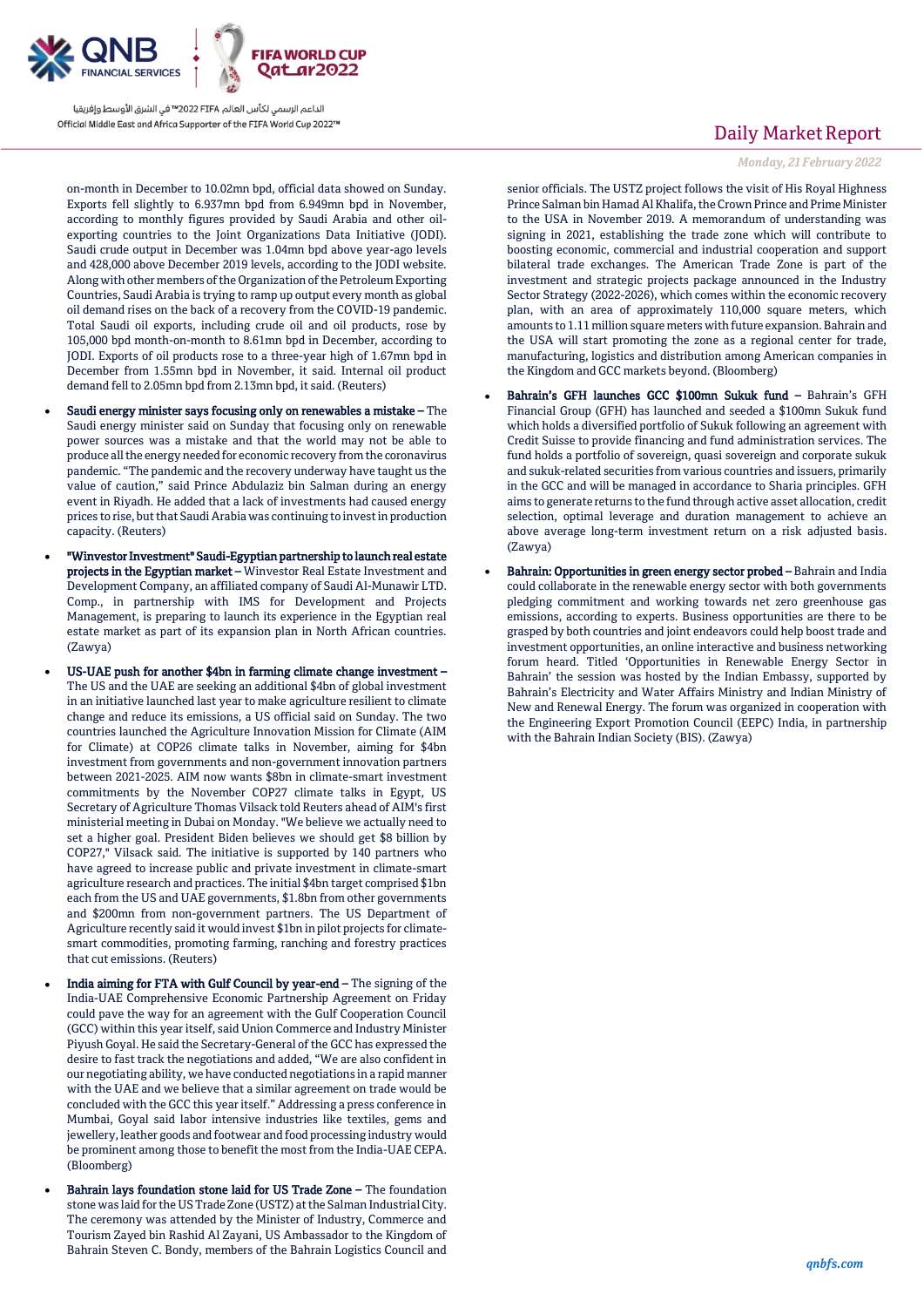

# Daily Market Report

*Monday, 21February 2022*

## *Rebased Performance*



(0.1%) (0.5%) (0.8%) Kuwait 0.2% (0.1%) (0.6%)  $(0.1\%)$ (0.8%) (0.4%) 0.0% 0.4% Saudi Arabia Qatar Bahrain Oman Abu Dhabi Dubai

*Daily Index Performance*

*Source: Bloomberg*

*Source: Bloomberg*

| <b>Asset/Currency Performance</b>    | Close ( \$) | 1D%   | WTD%  | YTD%  |
|--------------------------------------|-------------|-------|-------|-------|
| Gold/Ounce                           | 1,898.43    | 0.0   | 2.1   | 3.8   |
| Silver/Ounce                         | 23.92       | 0.4   | 1.4   | 2.6   |
| Crude Oil (Brent)/Barrel (FM Future) | 93.54       | 0.6   | (1.0) | 20.3  |
| Crude Oil (WTI)/Barrel (FM Future)   | 91.07       | (0.8) | (2.2) | 21.1  |
| Natural Gas (Henry Hub)/MMBtu        | 4.61        | 1.1   | 17.6  | 26.0  |
| LPG Propane (Arab Gulf)/Ton          | 134.63      | 2.6   | 6.4   | 19.9  |
| LPG Butane (Arab Gulf)/Ton           | 153.88      | (0.6) | (0.9) | 10.5  |
| Euro                                 | 1.13        | (0.3) | (0.2) | (0.4) |
| Yen                                  | 115.01      | 0.1   | (0.4) | (0.1) |
| GBP                                  | 1.36        | (0.2) | 0.2   | 0.4   |
| CHF                                  | 1.09        | (0.1) | 0.5   | (1.0) |
| AUD                                  | 0.72        | (0.1) | 0.6   | (1.2) |
| <b>USD Index</b>                     | 96.04       | 0.3   | (0.0) | 0.4   |
| <b>RUB</b>                           | 77.34       | 1.3   | 0.2   | 3.6   |
| <b>BRL</b>                           | 0.19        | 0.7   | 2.2   | 8.4   |
| Source: Bloomberg                    |             |       |       |       |

*Source: Bloomberg*

| <b>Global Indices Performance</b>                                                                                                                                | Close      | 1D%*  | WTD%* | YTD%*  |
|------------------------------------------------------------------------------------------------------------------------------------------------------------------|------------|-------|-------|--------|
| <b>MSCI World Index</b>                                                                                                                                          | 2,983.59   | (0.8) | (1.8) | (7.7)  |
| DJ Industrial                                                                                                                                                    | 34,079.18  | (0.7) | (1.9) | (6.2)  |
| <b>S&amp;P 500</b>                                                                                                                                               | 4,348.87   | (0.7) | (1.6) | (8.8)  |
| NASDAQ 100                                                                                                                                                       | 13,548.07  | (1.2) | (1.8) | (13.4) |
| STOXX 600                                                                                                                                                        | 460.81     | (1.1) | (2.5) | (6.1)  |
| <b>DAX</b>                                                                                                                                                       | 15,042.51  | (1.8) | (3.1) | (5.2)  |
| <b>FTSE 100</b>                                                                                                                                                  | 7,513.62   | (0.6) | (2.1) | 2.1    |
| <b>CAC 40</b>                                                                                                                                                    | 6,929.63   | (0.6) | (1.8) | (3.7)  |
| Nikkei                                                                                                                                                           | 27,122.07  | (0.4) | (1.3) | (5.7)  |
| <b>MSCI EM</b>                                                                                                                                                   | 1,231.77   | (0.9) | (0.7) | (0.0)  |
| <b>SHANGHAI SE Composite</b>                                                                                                                                     | 3,490.76   | 0.9   | 1.3   | (3.6)  |
| <b>HANG SENG</b>                                                                                                                                                 | 24,327.71  | (1.9) | (2.3) | 3.9    |
| <b>BSE SENSEX</b>                                                                                                                                                | 57,832.97  | 0.4   | 0.4   | (1.0)  |
| Bovespa                                                                                                                                                          | 112,879.90 | 0.0   | 0.5   | 16.6   |
| <b>RTS</b><br>$\mathbf{B}$ $\mathbf{I}$ $\mathbf{I}$ $\mathbf{A}$ $\mathbf{A}$ $\mathbf{B}$ $\mathbf{C}$ $\mathbf{I}$ $\mathbf{A}$ $\mathbf{A}$<br>$\sim$ $\sim$ | 1,391.31   | (4.0) | (5.4) | (12.8) |

*Source: Bloomberg (\*\$ adjusted returns)*